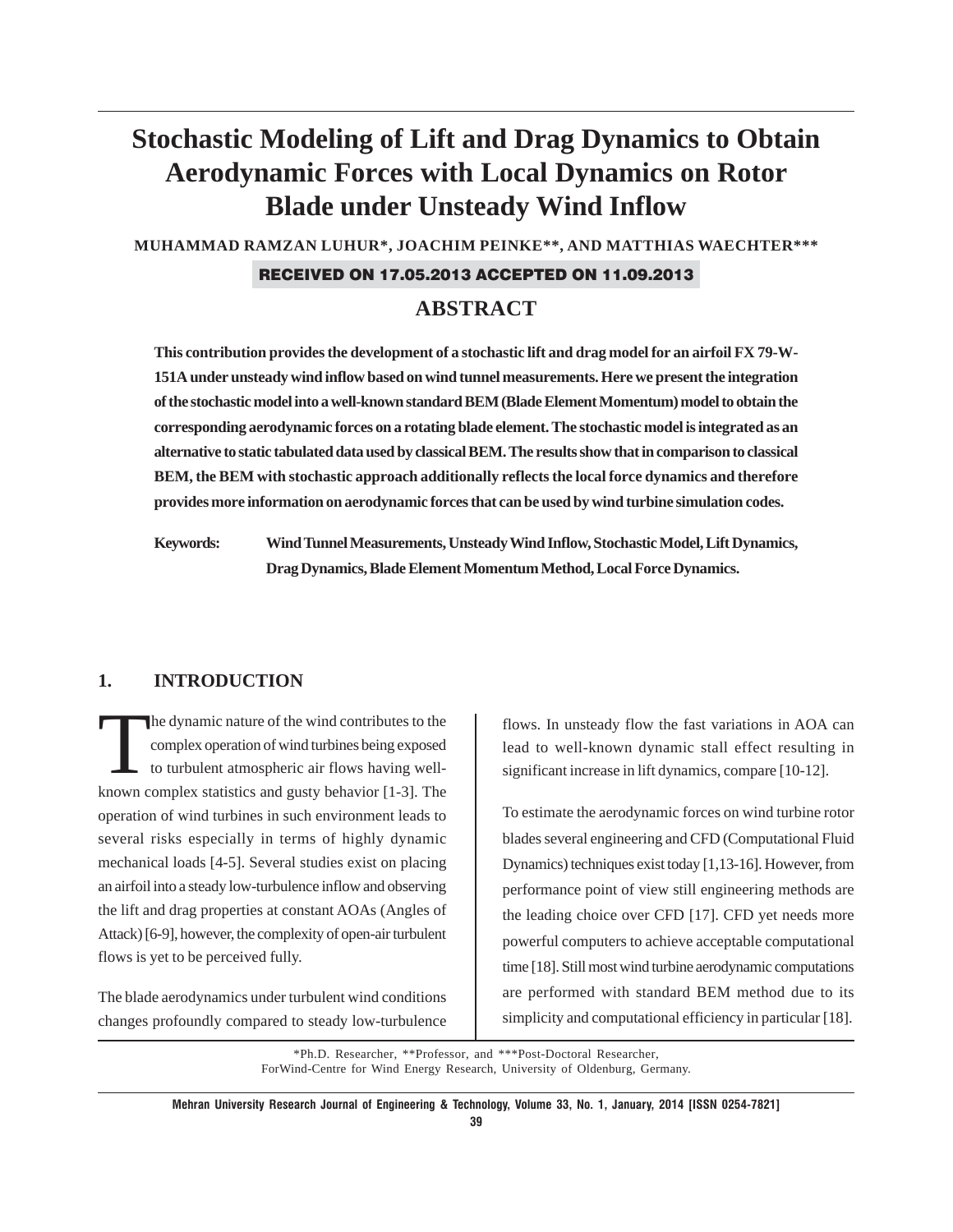Nevertheless, most of the aerodynamic models use tabulated static data for an airfoil at constant AOAs [19- 20] to estimate the forces on wind turbine blades, and therefore lack the information on the local dynamics.

In this work, a stochastic model of the lift and drag dynamics is integrated into a classical BEM as an alternative to static airfoil data table to obtain the aerodynamic forces with complete local dynamics. The model evaluates the lift and drag forces numerically as function of AOA. The forces are obtained for a rotating blade element and are compared with results obtained with classical BEM (with the use of static airfoil data table). The model is being developed to extract and provide the detailed local loading information acting on the wind turbine blades which could lead to an optimum rotor design under turbulent wind conditions. The final goal is to achieve an aerodynamic model like AeroDyn [19] based on stochastic approach. Later it could be combined with a wind energy converter model to obtain a stochastic rotor model.

The paper is structured as follows. Section 2 describes the lift and drag modeling approach. Section 3 explains the calculation of rotor normal and tangential forces for a blade element in the context of classical and stochastic BEM (with model addition) methods. Section 4 presents the results from both the classical and the stochastic BEM approaches. Finally section 5 concludes the outcome.

## **2. STOCHASTIC LIFT AND DRAG MODEL**

The stochastic modeling of lift and drag dynamics is consisting of two steps. First, measurements have been performed in wind tunnel to obtain the airfoil data. Second, a stochastic approach is applied with an optimization scheme to model the lift and drag dynamics.

### **2.1 Measurements**

The measurements have been performed in a closed loop wind tunnel of Oldenburg University for an airfoil FX 79- W-151A having chord length of 0.2m. The wind tunnel has a test section of 1m wide, 0.8m high and 3m long. The turbulent inflow was generated using a fractal square grid having closer characteristics to natural wind [21-22]. The lift and drag forces were measured directly using two strain gauge force sensors fixed at the end points of an airfoil in span-wise direction as shown in Fig. 1. The mean wind velocity and Reynolds number were 50m/s and 7x105 respectively. Further details of the measurement can be found in [22].

### **2.2 Stochastic Modeling**

The lift and drag coefficients are modeled using a stochastic approach which extracts most of the information available in the system dynamics. First, lift and drag coefficients are calculated from measured data using the relations [22]:

$$
C_{L} = \frac{F_{L}}{qA} \tag{1}
$$

$$
C_{L} = \frac{F_{D}}{qA}
$$
 (2)



*FIG. 1. VIEW OF THE WIND TUNNEL TEST SECTION. BLACK ARROWS SHOW THE POSITION OF FORCE SENSORS INSTALLED AT THE END POINTS OF VERTICALLY MOUNTED AIRFOIL IN THE TEST SECTION*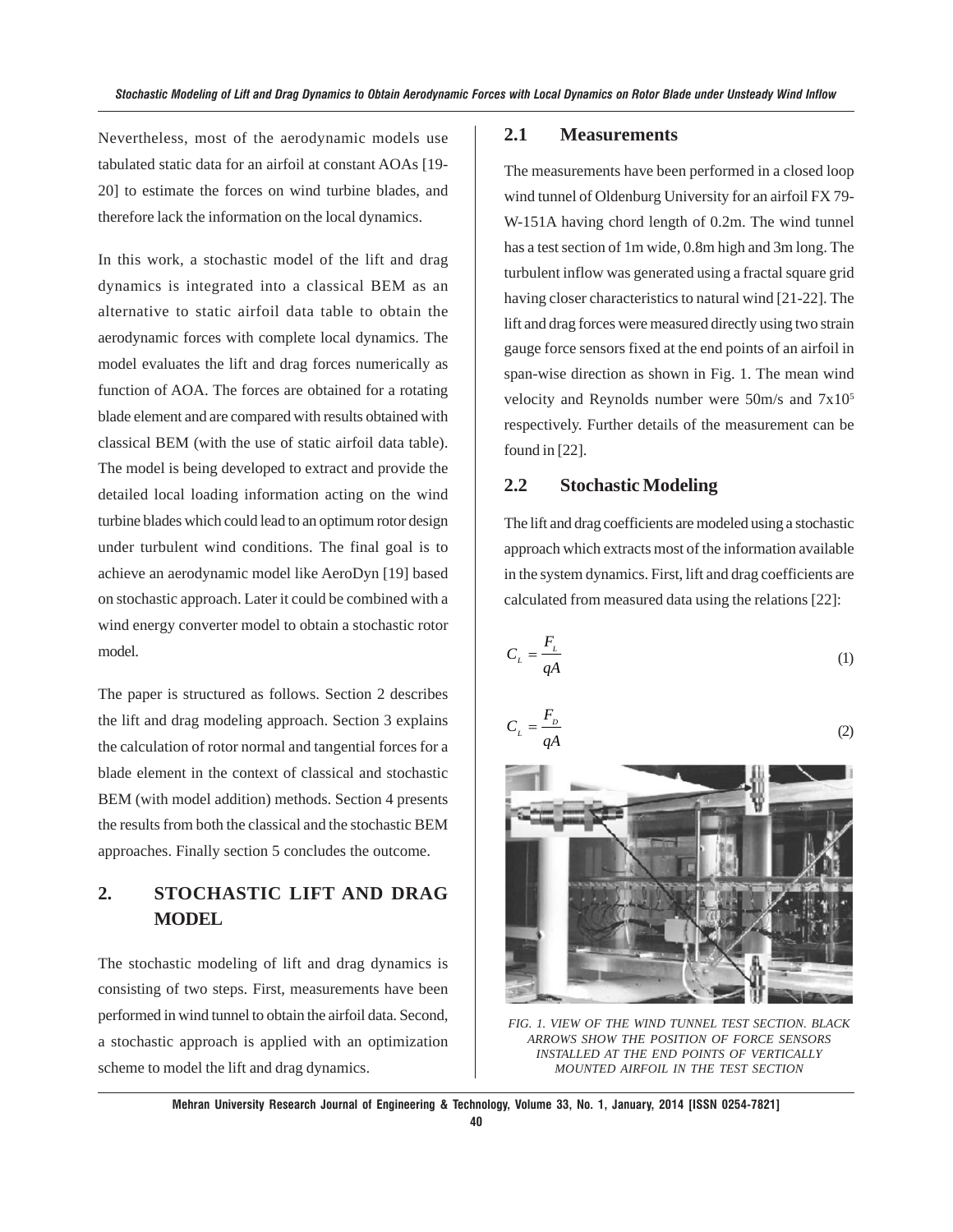Where  $F_L$  is the lift force,  $F_D$  the drag force, q the inflow dynamic pressure and *A* the area of the airfoil.

The stochastic approach is applied on the measured time series of lift and drag coefficients using a first order stochastic differential equation called the Langevin equation, cf. [23]. The approach is based on drift and diffusion functions coupled with a noise term. It models the complex statistics by means of random numbers. The approach reads:

$$
\frac{dX(t)}{dt} = D^{(1)}(X) + \sqrt{D^{(2)}(X)}.\Gamma(t)
$$
\n(3)

Where  $\Gamma(t)$  is a Gaussian white noise termed as Langevin force [23] with mean value of  $\langle \Gamma(t) \rangle = 0$  and variance  $\langle \Gamma^2(t) \rangle$ =2. It is an uncorrelated statistical noise obeying the PDF (Probability Density Function) of normal distribution.

The  $D^{(1)}(X)$  and  $D^{(2)}(X)$  are the drift and diffusion functions, also known as first and second Kramers-Moyal coefficients for *X(t)*. The drift and diffusion functions can be estimated from measured time series using the relation [24-26]:

$$
D^{(1)}(X,\alpha)_{n=1,2} = \lim_{\tau \to 0} \frac{1}{n!\tau} \left\langle \left( X(t+\tau) - X(t) \right)^n \right\rangle \middle| X(t)=X,\alpha \right. (4)
$$

Where *X* represents the lift and drag coefficients,  $\alpha$ the fix AOA,  $D^{(1)}(X, \alpha)$  the drift function and  $D^{(2)}(X, \alpha)$ the diffusion function. The drift function represents the deterministic part of the system and estimates the mean time derivative of the *X(t)* whereas the diffusion function quantifies the amplitude of the stochastic fluctuations.

The direct estimation of  $D^{(1)}(X,\alpha)$  and  $D^{(2)}(X,\alpha)$  from Equation (4) may suffer from different sources of errors like finite sampling deviations, additional measurement noise etc. [22-28]. The Langevin Equation (3) is mainly dependent on these two functions which means quality of results strongly depend on the correct estimation of drift and diffusion functions. For this purpose, an optimization approach based on  $\chi^2$  test is applied on PDFs of the model and measured data. The  $\chi^2$  value is obtained as:

$$
\chi^2 = \sum_i \frac{\left(p_{\text{Model},i} - p_{\text{Measure},i}\right)^2}{\left(p_{\text{Model},i} + p_{\text{Measure},i}\right)}
$$
(5)

Where  $p_{\text{Model}}$  and  $p_{\text{Measure}}$  are the stationary PDFs of model and measured data respectively. The  $\chi^2$  test quantifies the difference between the model and measured data sets. The lower the difference the better the quality of the results. Since the Langevin Equation (3) is random by nature due to involvement of the noise term, so it would be timeconsuming to get the stable values by numerical simulation. As an alternative, the stationary PDF of the Langevin equation is used, which is known in its analytical form [23]:

$$
p(X_{Model}) = \frac{N}{D^{(2)}(X_{Model})} \exp\left[\int^{X_{Model}} \frac{D^{(1)}(y)}{D^{(2)}(y)} dy\right]
$$
 (6)

Where *N* is a normalization factor.

For best estimation of drift and diffusion functions in an automatic way, the optimization approach described in Equation (5) is coupled with an interval sectioning procedure based on the Inverse Parabolic Interpolation algorithm [28]. The analytical expression for the algorithm is:

$$
x = b - \frac{1}{2} \frac{(b-a)^2}{(b-a)} \frac{[f(b) - f(c)] - (b-c)^2 [f(b) - f(a)]}{[f(b) - f(c)] - (b-c) [f(b) - f(a)]}
$$
(7)

**Mehran University Research Journal of Engineering & Technology, Volume 33, No. 1, January, 2014 [ISSN 0254-7821]**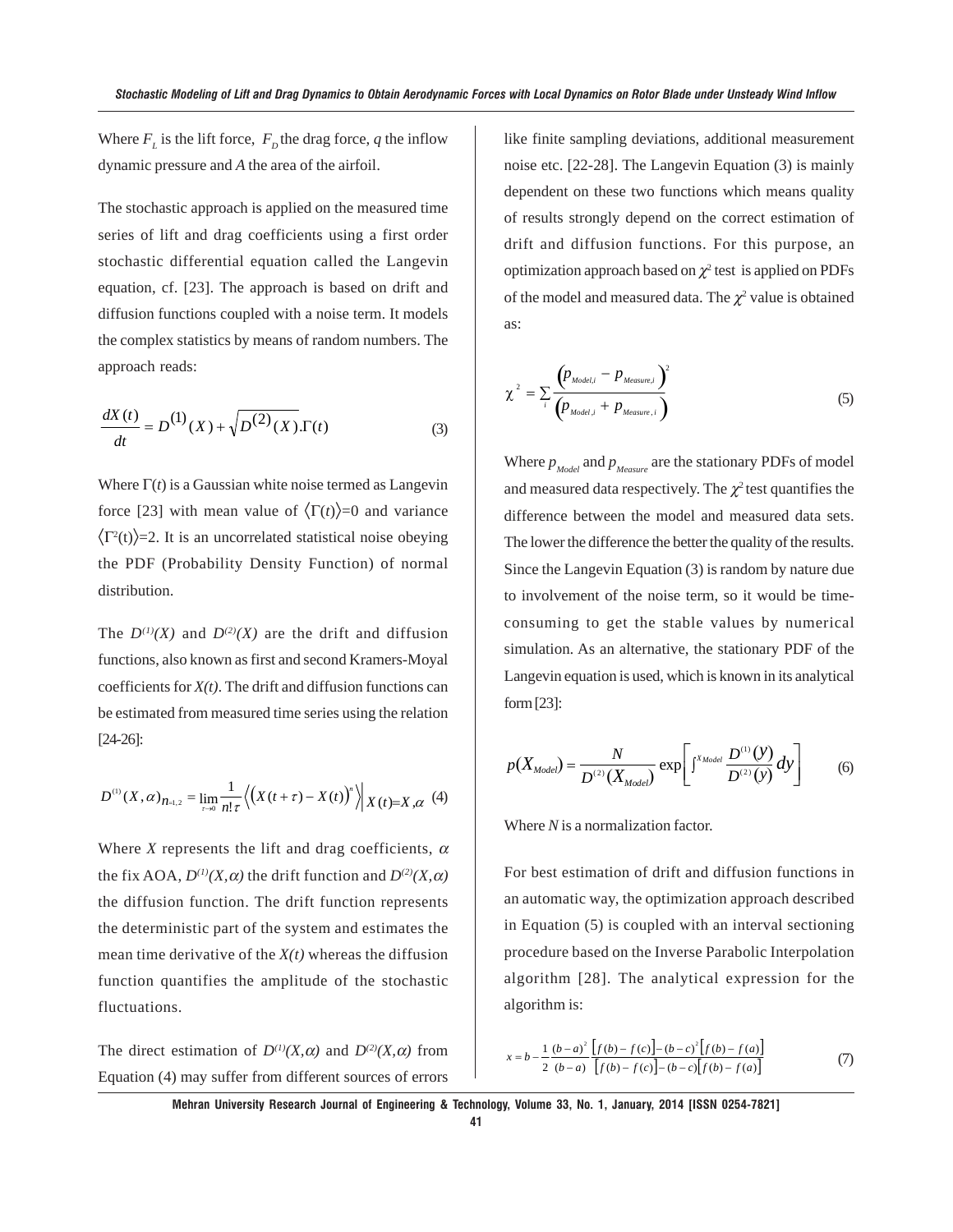Where  $x$  is the abscissa value of new estimated point and accounts for diffusion function here. The corresponding ordinate value of this new point is the  $\chi^2$ value. The *a*, *b*, and *c* are the abscissa values of the three randomly selected points and  $f(a)$ ,  $f(b)$  and  $f(c)$  are the respective ordinate values of the three points along the inverse parabolic line. The algorithm works in a way that it discards one point after each iteration and decides for a new set of three points for next iteration like the point with minimum ordinate value is always in the middle of the three points. The algorithm continues for several iterations until the best value for *x* is obtained and thereafter stops functioning automatically as the points coincide with each other.

The basic model (Equation (3)) has been extended to incorporate for additional effects to reproduce satisfactory conditional PDFs  $p(X(t+\tau) | X(t))$  for all time lags  $\tau$ . These additional effects include out of phase lift and drag coefficients oscillation and the amplitude modulation (breathing) observed in the lift and drag coefficients time series. The extended model reads [29]:

$$
X_{\text{Model}}(k) = X_{\text{Langerin}}(k) + A \sin\left(\frac{2\pi k}{T}\right) \exp\left(\frac{-k'}{k_{s}}\right)^{S} \quad (8)
$$

Where  $X_{Lapcevin}$  is the result obtained from Equation (3),  $\overline{A}$ the constant to fix the oscillation amplitude for lift and drag coefficients, *k* the discrete time variable and *T* the most dominant oscillation period observed in the measured data time series. The exponential function in the equation controls the amplitude modulation of the oscillation along the lift and drag time series, where  $k_{\rho}$  is half the length of average breathing,  $k' = (k \mod k_o)$  and *S* is described as:

$$
S = \begin{cases} +1, & \text{for } (2n)k_{\circ} < k \le (2n+1)k_{\circ} \\ -1, & \text{for } (2n+1)k_{\circ} < k \le 2(n+1)k_{\circ} \end{cases} \tag{9}
$$

Where  $n=0,1,2,...$ 

To correct for extension in Equation (8), once again an optimization approach is repeated. This time the stationary PDFs for model used in Equation (5) are taken from results of Equation (8) and the final obtained value of  $\chi^2$  is compared with intrinsic standard error to verify the quality of results. The relation for intrinsic standard error reads [2]:

$$
S_{\text{Error}} = \sum_{i} \frac{\sqrt{N_i}}{N_{\text{Total}}} \tag{10}
$$

Where  $N_i$  is the number of counts in the  $i^{th}$  bin and  $N_{\text{Total}}$ the size of the sample. For the best quality of the model, the  $\chi^2$  value is to be in order or less (in magnitude) than the standard error. Further details of the described model can be found in [29].

# **3. ESTIMATION OF ROTOR NORMAL AND TANGENTIAL FORCES**

The rotor normal and tangential forces are estimated for a blade element using both the classical and stochastic BEM approaches. In classical BEM the static airfoil data table (which contains mean lift and drag coefficients as function of AOA obtained by measurements) is used as an input to BEM, whereas in stochastic BEM the model Equation (8) is integrated to BEM. The BEM model taken here is described in following section.

### **3.1 BEM Model**

The rotor blade element forces are estimated with a wellaccepted standard BEM model used in aerodynamic rotor model AeroDyn of the National Renewable Energy Laboratory [19]. To determine the aerodynamic forces, it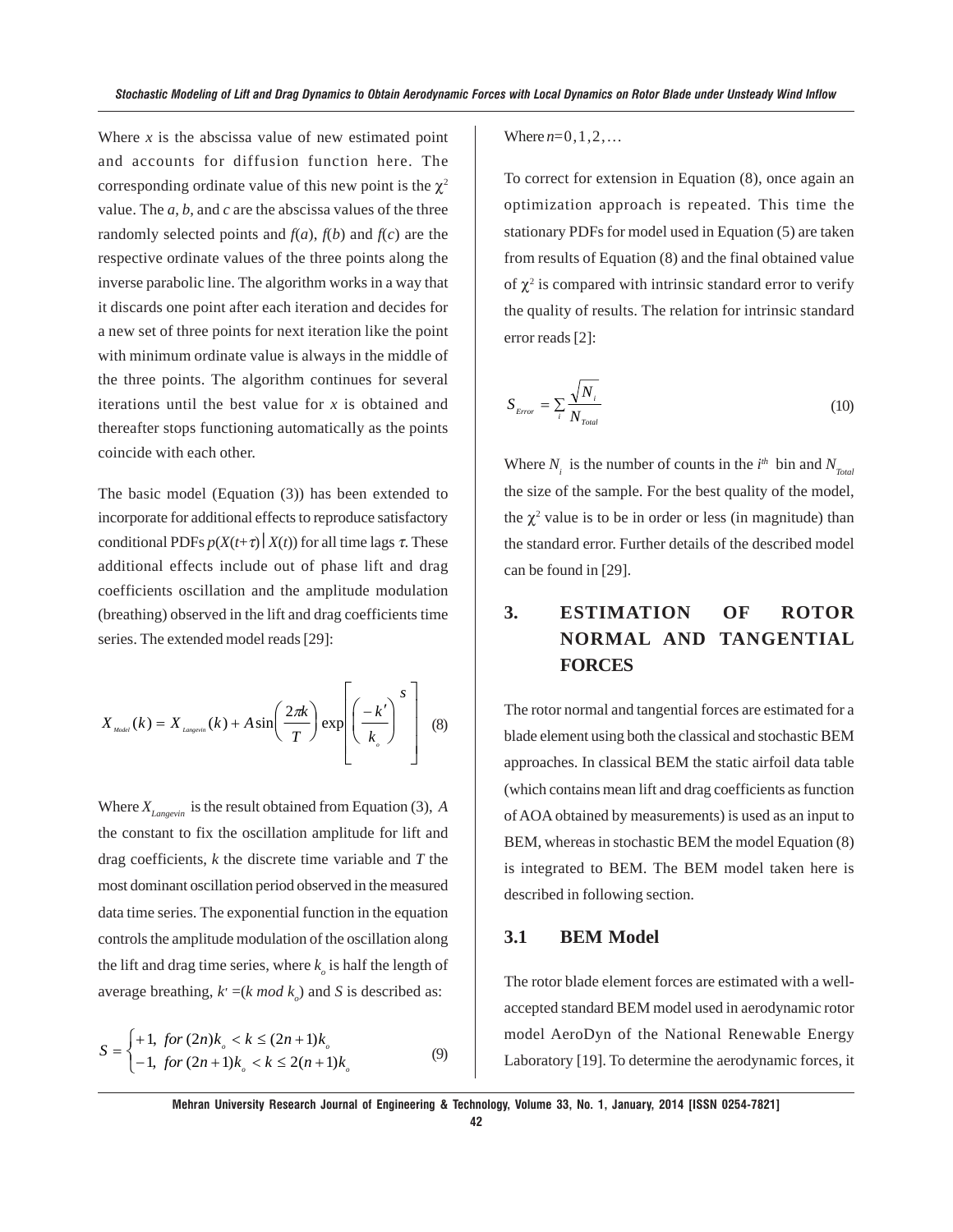is necessary to first calculate the inflow angle to obtain the effective AOA on the rotating blade element. The expressions in this context are [19,30]:

$$
\tan \phi = \frac{V(1-a)}{\omega r(1+a')} = \frac{(1-a)}{\lambda_r(1+a')}, \quad \lambda_r = \frac{\omega r}{V}
$$
(11)

$$
v = \sqrt{V^2 (1 - a)^2 + \omega^2 r^2 (1 + a')^2}
$$
 (12)

$$
\alpha = \phi - \theta \tag{13}
$$

Where  $\phi$  is the flow angle, *v* the relative speed,  $\alpha$  the AOA and  $\theta$  the pitch angle. The flow angle  $\phi$  is the angle between the relative speed and the plane of rotation whereas the AOA  $\alpha$  is the angle between the relative speed and the chord of the blade element. The parameter *V* is the mean upstream wind velocity,  $\omega$  the blade rotational speed and *r* the local radius of the blade element. The  $\lambda_r$  is the local TSR (Tip Speed Ratio) whereas the *a* and *a'* are the axial and tangential induction factors respectively. The *a* is the amount of reduction in axial wind speed when approaching the blade and *a'* the amount of rotational acceleration to blade because of the induced wake rotation. The terms  $V(1-a)$  and  $\omega r(1+a')$ are the effective axial wind and tangential blade speeds respectively.

Once the *v*,  $\phi$  and  $\alpha$  are estimated, the thrust and torque distribution around an annulus having width *dr* can be calculated as:

$$
dT = \frac{1}{2} B \rho v^2 C_c c(r) dr \tag{14}
$$

$$
dQ = \frac{1}{2} B \rho v^2 C_c c(r) r dr \tag{15}
$$

Where *dT* and *dQ* are the thrust and torque produced by the airfoil element in the annulus, *B* the number of blades,  $p$  the air density and  $c(r)$  the local chord length. The  $C<sub>n</sub>$ and  $C<sub>t</sub>$  are the normal and tangential force coefficients which can be estimated from the relations:

$$
C_n = C_L \cos \phi + C_D \sin \phi \tag{16}
$$

$$
C_t = C_L \sin \phi - C_D \cos \phi \tag{17}
$$

Where  $C_{\textit{L}}$  and  $C_{\textit{D}}$  are the lift and drag coefficients which are taken as function of  $\alpha$  either from static airfoil data table (in case of classical BEM) or estimated through model Equation (8) (in case of stochastic BEM).

To initialize the algorithm, induction factors can be guessed in start which in our case are taken as *a*=1/3 and *a'*=0. Later, the algorithm finds true values by iterative process using the relations given below. The axial induction factor is calculated either by relation suggested in basic BEM or modified Glauert correction model [31]. The basic BEM theory is effective up to axial induction factor of 0.4 which in other words up to thrust coefficient of 0.96. This assigns an upper limit for the validity of basic BEM theory. Beyond this point the wake breaks down and turbulent mixing occurs leading to highly transient and unpredictable state. In this state, the far wake propagates towards the upstream and causes an increase in turbulence violating the basic assumptions of the BEM theory. This causes deceleration of flow behind the rotor but the thrust continues to increase on the rotor [19]. To counter balance for this effect Buhl [31] introduced a relation by modifying Glauert correction model [32] to compute for axial induction factor when *a*>0.4. Higher axial induction means higher loading on the blade and vice versa. The loading condition in this context can be determined by:

$$
C_r = 1 + \frac{\sigma (1 - a)^2 C_r}{\sin^2 \phi}, \sigma = \frac{Bc(r)}{2\pi r}
$$
 (18)

**Mehran University Research Journal of Engineering & Technology, Volume 33, No. 1, January, 2014 [ISSN 0254-7821]**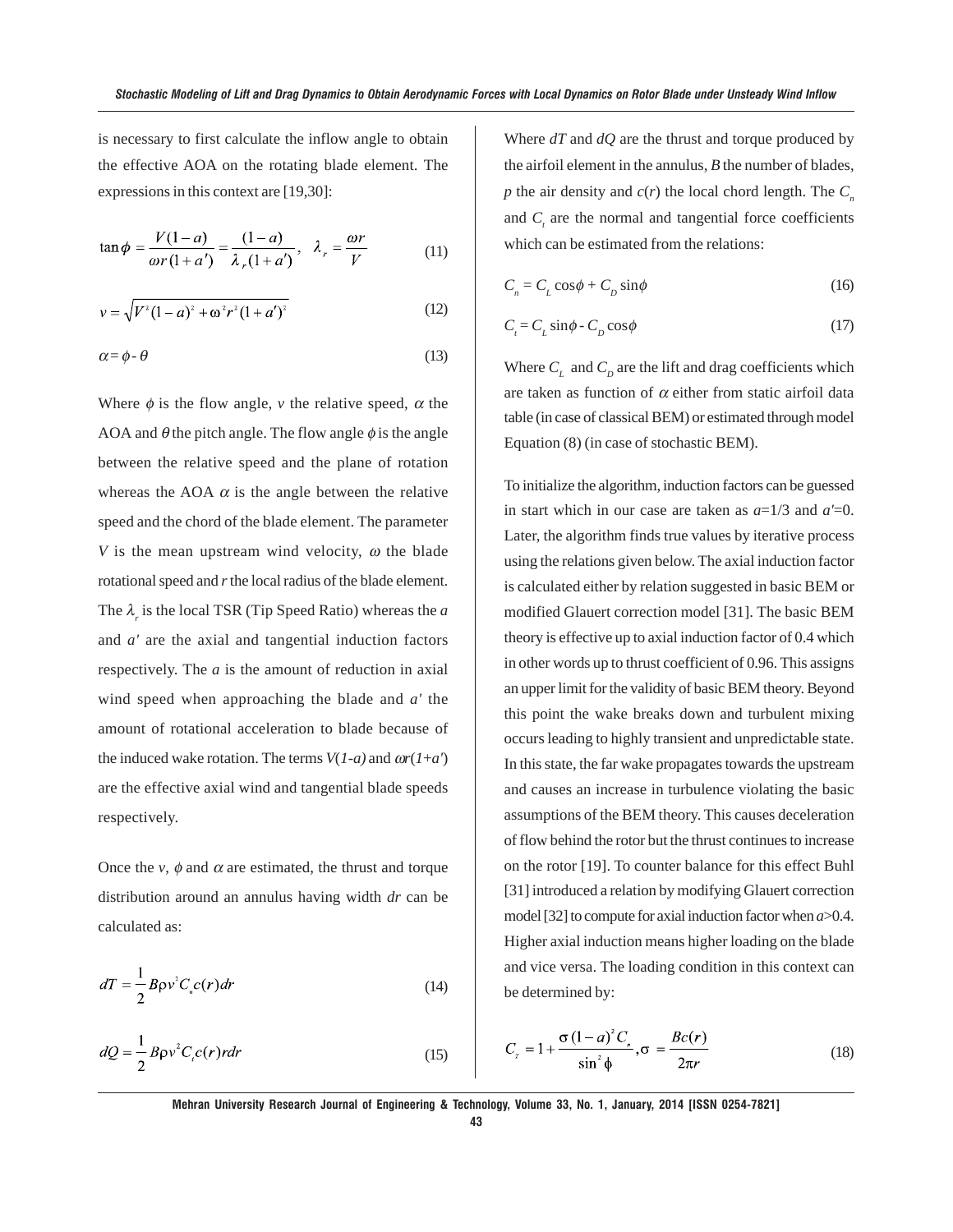Where  $C_T$  is the thrust coefficient used in Equation (19) to estimate the axial induction factor by modified Glauert correction and  $\sigma$  the local solidity. When  $C_T > 0.96F$  (for *F* see Equation (23)), the blade element is said to be highly loaded and the new axial induction factor will be estimated using modified Glauert correction model. Otherwise, in case  $C_{\tau} \le 0.96F$  the basic BEM method will be applied to estimate the axial induction factor. The relations used to calculate the true axial and tangential induction factors read:

$$
a = \begin{cases} \frac{18F - 20 - 3\sqrt{Cr(50 - 36F) + 12F(3F - 4)}}{36F - 50} & \text{if } Cr > 0.96F \\ \left[1 + \frac{4F\sin^2\phi}{\sigma C_n}\right]^{-1} & \text{if } Cr \le 0.96F \end{cases}
$$
(19)

$$
a' = \left[ -1 + \frac{4F\sin\phi\cos\phi}{\sigma C}\right]^{-1}
$$
 (20)

Where  $F$  is the loss factor that represents the tip and root losses in combine and can be evaluated as:

$$
F_{r_{\text{p}}} = \frac{2}{\pi} \cos^{-1} \exp\left[-\frac{B}{2}\frac{R_{r_{\text{p}}}-r}{r\sin\phi}\right]
$$
(21)

$$
F_{\scriptscriptstyle\text{Root}} = \frac{2}{\pi} \cos^{-1} \exp\left[-\frac{B}{2} \frac{r - R_{\scriptscriptstyle\text{Root}}}{r \sin \phi}\right] \tag{22}
$$

$$
F = F_{\text{Tip}} F_{\text{Root}} \tag{23}
$$

The set of equations described in this section are iteratively solved for estimation of true axial and tangential induction factors. The process is repeated continuously (starting from Equation (11)) until the condition expressed in Equation (25) is fulfilled.

$$
dif = |a_{\text{new}} - a_{\text{old}}|
$$
  

$$
dif' = |a'_{\text{new}} - a'_{\text{old}}|
$$
 (24)

$$
Condition \Rightarrow \begin{cases} Continue, & if Tol < dif and dif \\ Stop, & if Tol > dif and dif \end{cases} \tag{25}
$$

Where *Tol* is the acceptable tolerance. The calculation converges to a tolerance value of  $10^{-5}$  in our case.

### **4. RESULTS**

The results are presented for rotor normal and tangential force coefficients acting on a blade element achieved with classical and stochastic BEM approaches. The force coefficients are obtained for AOAs 0-25° using Equations (16-17). This is done by varying TSR to change the inflow angle. The blade element is assumed to rotate at a constant local radius  $r=10$ m and constant pitch angle  $\theta=3^{\circ}$ . The local chord length and annular thickness are taken as  $c(r)=0.2m$  and  $dr=0.8m$  respectively. Moreover, at this preliminary stage the root and tip losses are ignored i.e. *F*=1.

The results for normal and tangential force coefficients are summarized in Figs. 2-3 respectively. The Fig. 2(a) and Fig. 3(a) show the  $C_{n,Static}$  and  $C_{t,Static}$  curves as function of AOA obtained with classical BEM. The Fig. 2(b) and Fig. 3(b) represent the  $C_{n, Model}$  and  $C_{t, Model}$  curves with local dynamics as function of AOA obtained with stochastic BEM.

In Fig. 2(b) and Fig. 3(b), the drift function obtained with Equation (4) presents the full map of local dynamics of the normal and tangential force coefficients for each AOA. Where, the red arrows display the deterministic increase of the normal and tangential force coefficients over the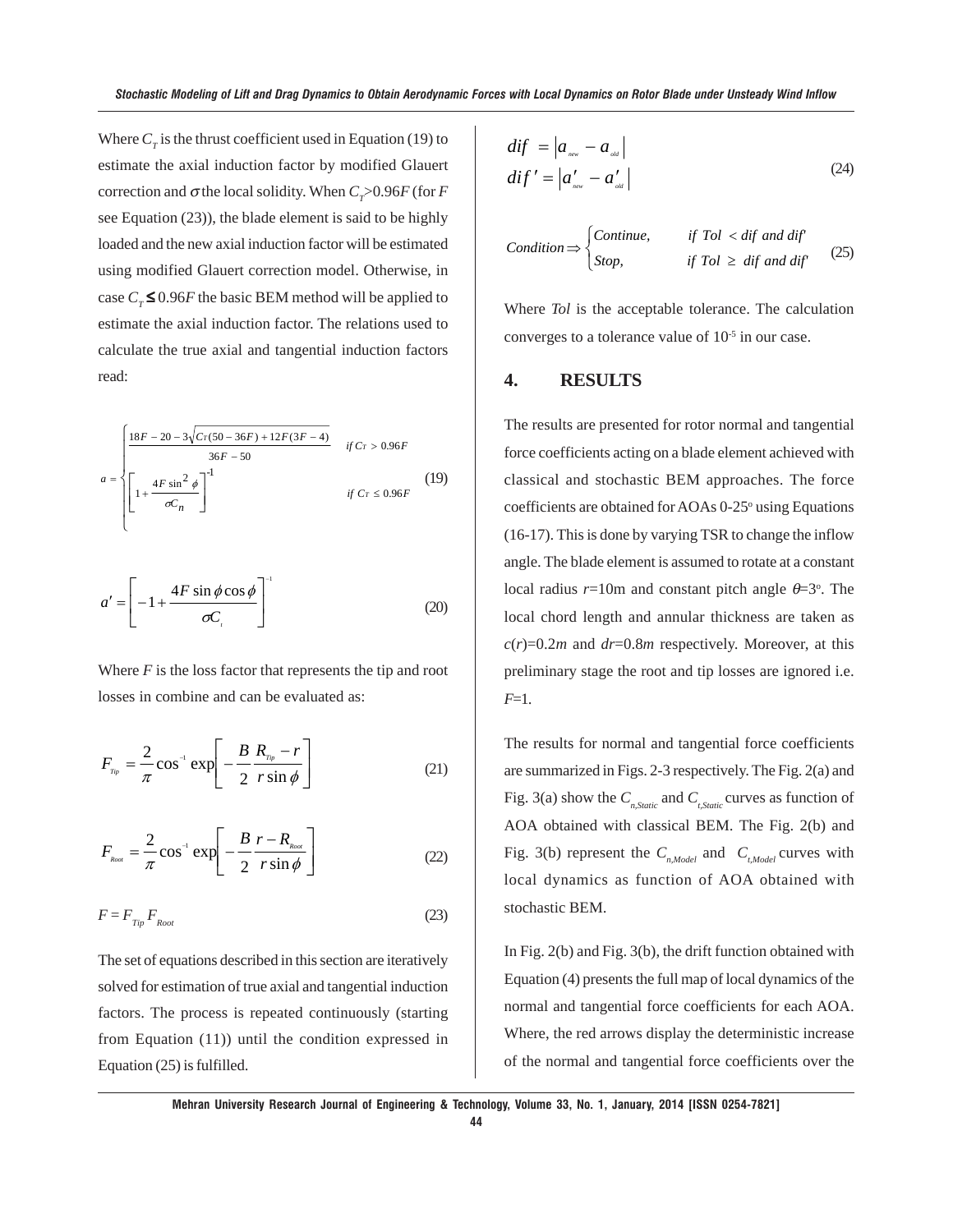time and the green arrows display the deterministic decrease of same parameters over the time. The black crosses represent the stable fix points matching the usual mean normal and tangential force coefficient curves where



*(a) Cn*,*Static CURVE OBTAINED WITH CLASSICAL BEM*







drift function is zero. The curve consisting of stable fix points (the black crosses) could be called Langevin normal and tangential force coefficient curves based on the approach used.



*(a)*  $C_{t,Static}$  *CURVE OBTAINED WITH CLASSICAL BEM* 



*(b)*  $C_{t, Model}$  *CURVE WITH LOCAL DYNAMICS OBTAINED WITH STOCHASTIC BEM. THE SOLID BLUE LINE REPRESENTS THE MEAN CURVE. THE RED AND GREEN ARROWS DEMONSTRATE THE POSITIVE AND NEGATIVE DRIFT FUNCTION TRYING TO MOVE TOWARDS THE STABLE FIX POINTS; THE BLACK CROSSES, WHERE THE DRIFT FUNCTION IS ZERO.*



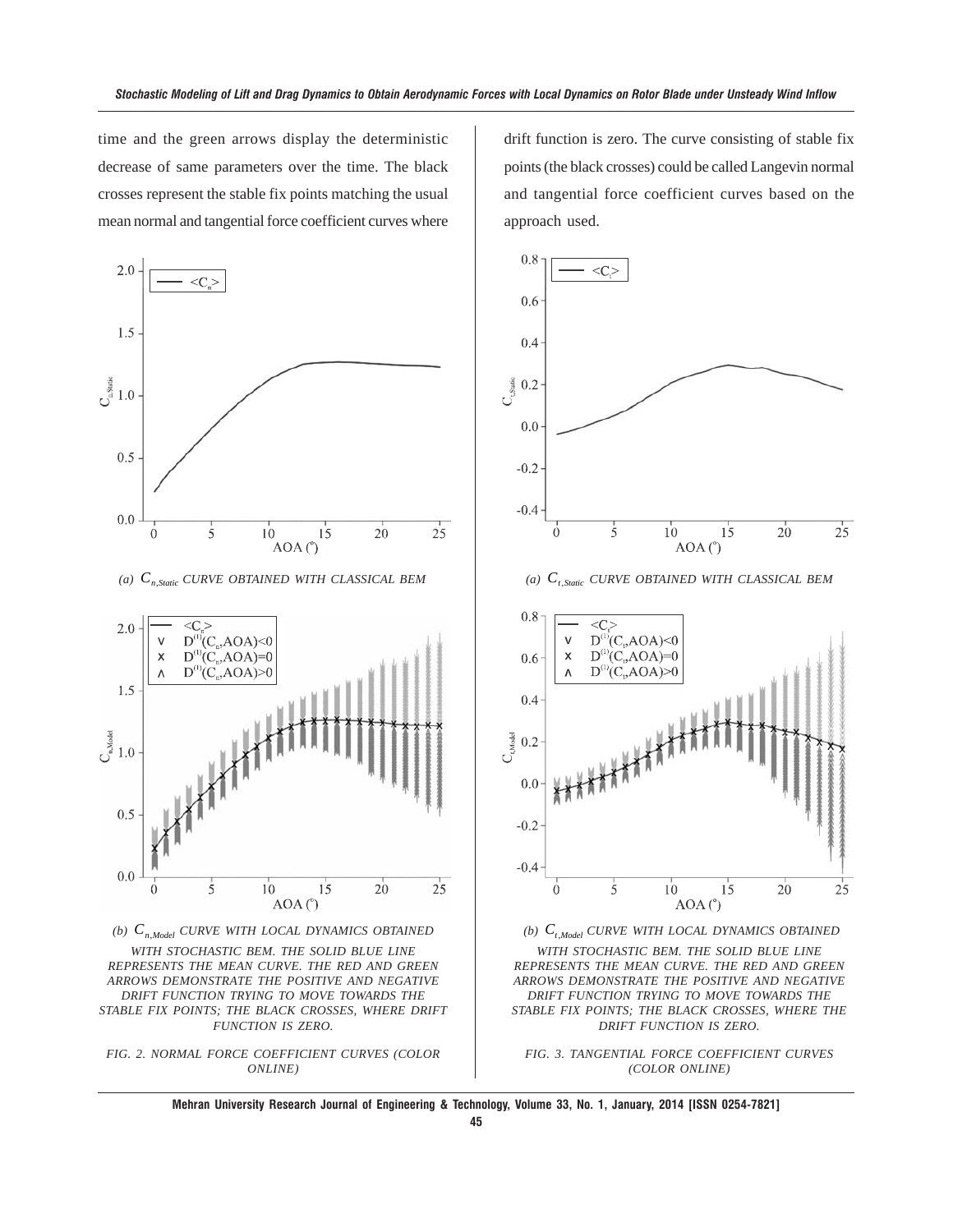The comparison of classical and stochastic BEM approaches in terms of their contributed results in Figs. 2-3 demonstrate that the classical BEM based on static tabulated airfoil data only provides the mean normal and tangential forces. In comparison to this, the stochastic BEM with integration of stochastic model brings additional insight by expressing complete map of the local force dynamics over the time. The mean curves of the normal and tangential force local dynamics show very good agreement with the mean curves obtained with classical BEM. The Langevin force coefficient curves shown in black crosses match almost perfectly with the mean of the normal and tangential force local dynamics.

### **5. CONCLUSIONS**

A stochastic lift and drag model has been integrated to standard BEM model to achieve the dynamic forces on a rotating blade element. The forces are obtained with local dynamics for AOAs 0-25° at constant local radius and constant pitch angle.

The comparison of classical and stochastic BEM approaches demonstrate that the stochastic BEM brings additional insight by expressing complete map of the local force dynamics over the time. The classical BEM based on static tabulated airfoil data only provides the mean forces. The mean curves of the local force dynamics show very good agreement with the mean curves obtained with classical BEM. The Langevin force curves shown in black crosses match almost perfectly with the mean curves of the local force dynamics.

The model is being developed to extract and provide the complete local loading information acting on the wind turbine blades which could lead to an optimum rotor design under turbulent wind circumstances. The final goal is to achieve an aerodynamic model like AeroDyn based on stochastic approach. Later it could be combined with a wind energy converter model like FAST or similar other model to obtain a stochastic rotor model.

### **ACKNOWLEDGEMENTS**

The authors would like to thank Joerge Schneemann for access to his measured data. Also we would like to thank the referees for their helpful comments and suggestions for improvement of the paper.

### **REFERENCES**

- [1] Leishman, J.G., "Challenges in Modeling the Unsteady Aerodynamics of Wind Turbines", Wind Energy, Volume 5, Nos. 2-3, pp. 85-132, 2002.
- [2] Morales, A., Waechter, M., and Peinke, J., "Characterization of Wind Turbulence by Higher Order Statistics", Wind Energy, Volume 15, No. 3, pp. 391-406, 2012.
- [3] Boettcher, F., Barth, S., and Peinke, J., "Small and Large Scale Fluctuations in Atmospheric Wind Speeds", Stochastic Environmental Research and Risk Assessment, Volume 21, No. 3, pp. 299-308, 2007.
- [4] Long, H., Wu, J., Mattew, F., and Tavner, P., "Fatigue Analysis of Wind Turbine Gear Box Bearings Using SCADA Data and Miner's Rule", Scientific Proceedings of EWEA, Brussels, Belgium, 2011.
- [5] Muecke, T., Kleinhans, D., and Peinke, J., "Atmospheric Turbulence and its Influence on the Alternating Loads on Wind Turbines", Wind Energy, Volume 14, No. 2, pp. 301-316, 2011.
- [6] Tangler, J.L., and Somers, D.M., "NREL Air Foil Families for HAWT's", Scientific Proceedings of AWEA, Washington DC, USA, January, 1995.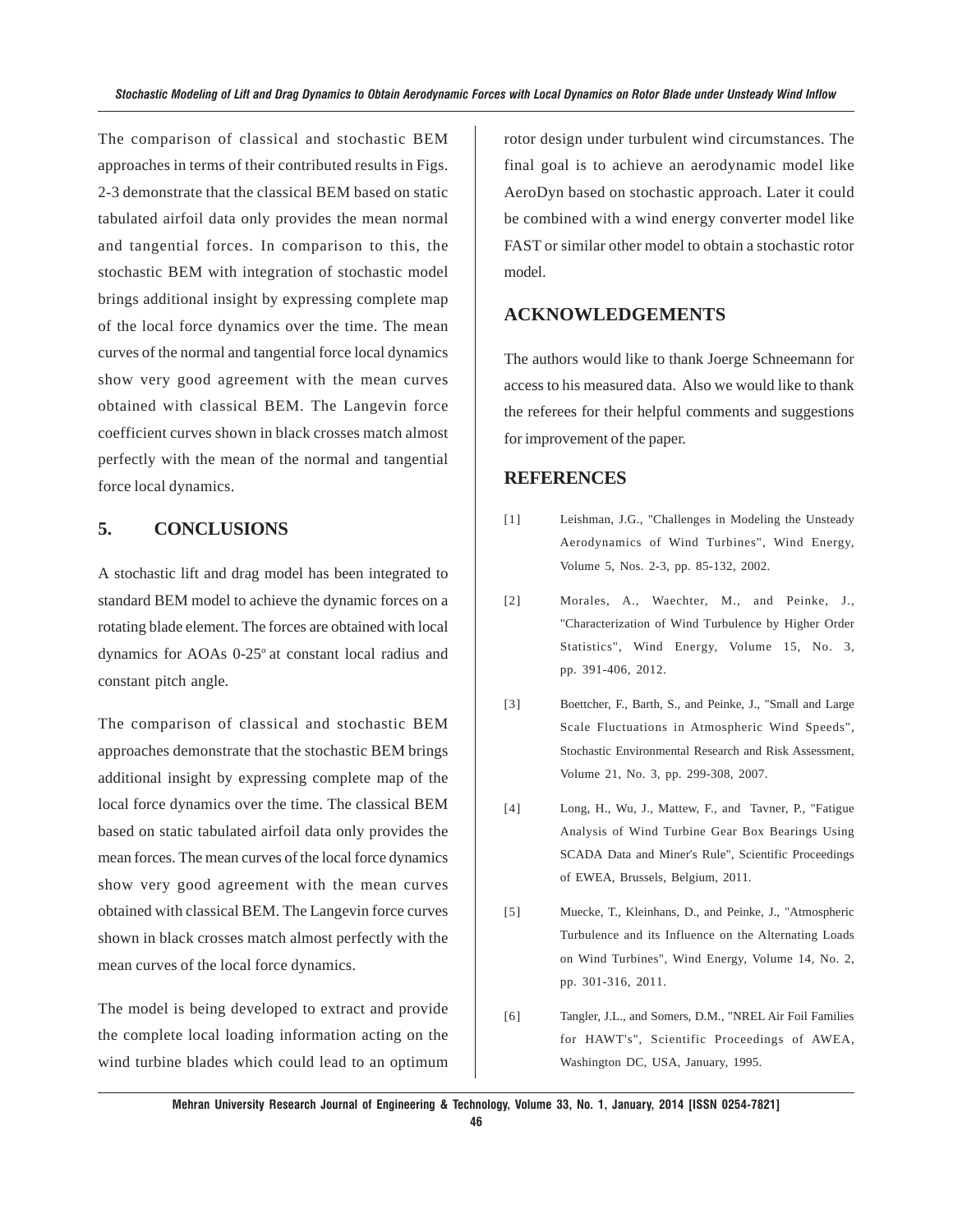- [7] Fuglsang, P., Antoniou, I., Dahl, K.S., and Madsen, H.A., "Wind Tunnel Tests of the FFA-W3-241, FFA-W3-301 and NACA 63-430 Airfoils", Scientific Report, Ris National Laboratory, No. Ris-R-1041(EN), Denmark, December, 1998.
- [8] Fuglsang, P., Dahl, K.S., and Antoniou, I., "Wind Tunnel Tests of the Ris-A1-18, Ris-A1-21 and Ris-A1-24 Airfoils", Scientific Report, Ris National Laboratory, No. Ris-R-1112 (EN), Denmark, June, 1999.
- [9] Timmer, W.A., and Van Rooij, R.P.J.O.M., "Summary of the Delft University Wind Turbine Dedicated Airfoils", Journal of Solar Energy Engineering, Volume 125, No. 4, pp. 488-496, 2003.
- [10] Eggleston, D.M., and Stoddard, F.S., "Wind Turbine Engineering Design", Springer Publisher, 1st Edition, July 31, 1987.
- [11] Leishman, J.G., "Principles of Helicopter Aerodynamics, Cambridge Aerospace Series", Cambridge University Press, 2nd Edition, April, 2006.
- [12] Wolken-Moehlmann, G., Knebel, P., Barth, S., and Peinke, J., "Dynamic Lift Measurements on a FX79W151A Airfoil via Pressure Distribution on the Wind Tunnelwalls", Journal of Physics, Conference Series, Volume 75, No. 1, pp. 012026, 2007.
- [13] Sant, T., "Improving BEM-Based Aerodynamic Models in Wind Turbine Design Codes", Phd Thesis, Delft University Wind Energy Research Institute, The Netherlands, 2007.
- [14] Vermeera, L.J., Srensen, J.N., and Crespo, A., "Wind Turbine Wake Aerodynamics", Progress in Aerospace Sciences, Volume 39, Nos. 6-7, pp. 467-510, 2003.
- [15] Conlisk, A.T., "Modern Helicopter Rotor Aerodynamics", Progress in Aerospace Sciences, Volume 37, No. 5, pp. 419-476, 2001.
- [16] Snel, H., "Review of the Present Status of Rotor Aerodynamics", Wind Energy, Volume 1, No. S1, pp. 46-69, 1998.
- [17] Ahlund, K., "Investigation of the NREL NASA/Ames Wind Turbine Aerodynamics Database", Scientific Report, Swedish Defence Research Agency, June, 2004.
- [18] Hansen, M.O.L., and Madsen, H.A., "Review Paper on Wind Turbine Aerodynamics", Journal of Fluids Engineering, Volume 133, No. 11, pp. 114001, 2011.
- [19] Moriarty, P.J., and Hansen, A.C., "AeroDyn Theory Manual", Technical Report, National Renewable Energy Laboratory, No. NREL/TP-500-36881, January, 2005.
- [20] Weinzierl, G., "A BEM Based Simulation-Tool for Wind Turbine Blades with Active Flow Control Elements", Diploma thesis, Technical University of Berlin, 2011.
- [21] Seoud, R.E., and Vassilicos, J.C., "Dissipation and Decay of Fractal-Generated Turbulence", Physics of Fluids, Volume 19, No. 10, pp. 105108, 2007.
- [22] Schneemann, J., Knebel, P., Milan, P., and Peinke, J., "Lift Measurements in Unsteady Flow Conditions", Scientific Proceedings of EWEC, Warsaw, Poland, 2010.
- [23] Risken, H., "The Fokker-Planck Equation", Springer Publisher, 2nd Edition, 1996.
- [24] Siegert, S., Friedrich, R., and Peinke, J., "Analysis of Data Sets of Stochastic Systems", Physics Letters-A, Volume 243, Nos. 5-6, pp. 275-280, July, 1998.
- [25] Kolmogorov, A.N., "Ueber Die Analytischen Methoden in Derwahrscheinlichkeitsrechnung", Mathematische Annalen, Volume 104, No. 1, pp. 415-458, 1931.
- [26] Gottschall, J., and Peinke, J., "On the Definition and Handling of Different Drift and Diffusion Estimates", New Journal of Physics, Volume 10, No. 8, pp. 083034, 2008.
- [27] Boettcher, F., Peinke, J., Kleinhans, D., Friedrich, R., Lind, P.G., and Haase, M., "Reconstruction of Complex Dynamical Systems Affected by Strong Measurement Noise", Physical Review Letters, Volume 97, No. 9, pp. 090603, 2006.

**Mehran University Research Journal of Engineering & Technology, Volume 33, No. 1, January, 2014 [ISSN 0254-7821]**